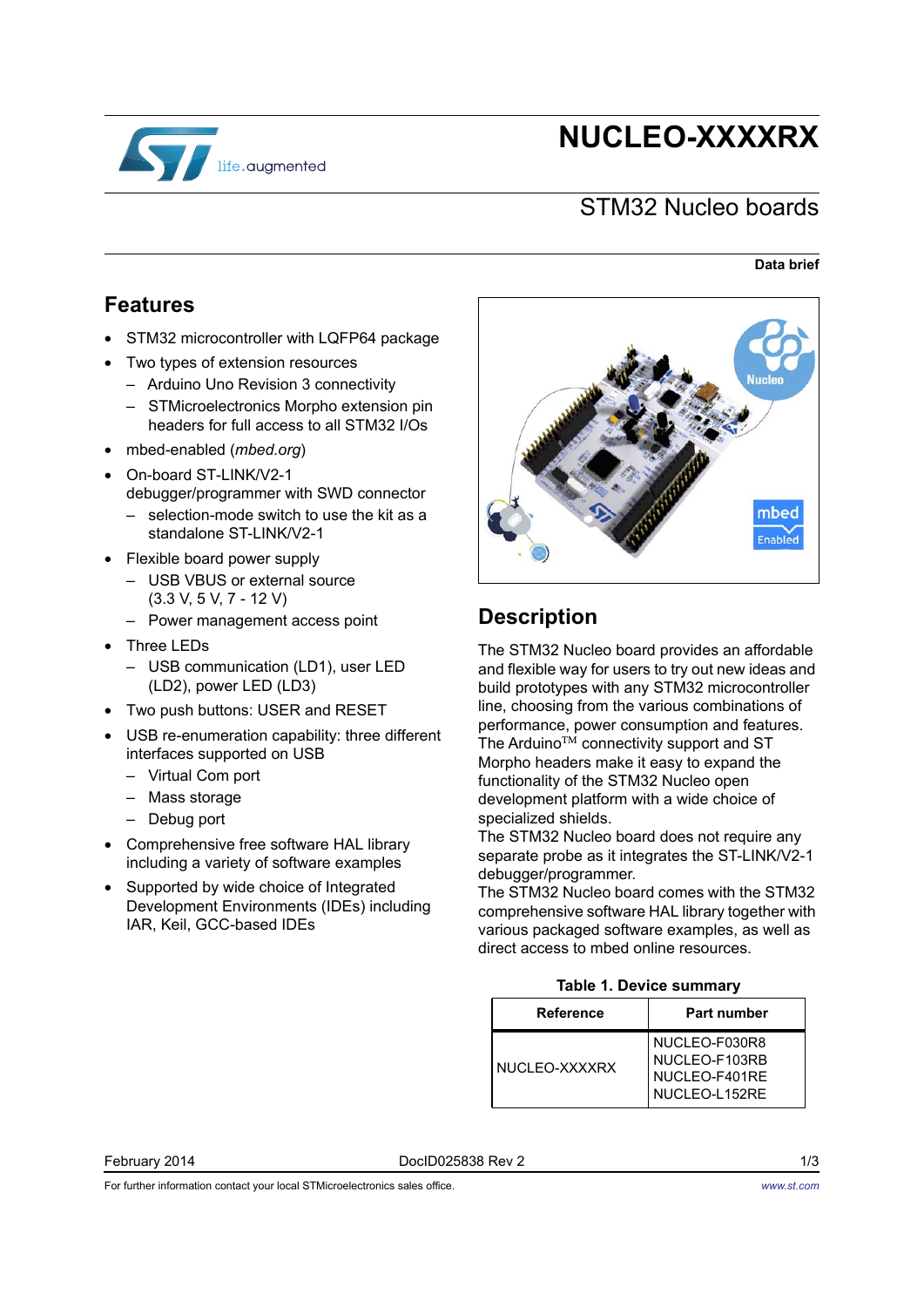## **1 Ordering information**

*[Table 2](#page-1-0)* lists the order codes and the respective targeted MCU.

|  |  |  | <b>Table 2. Ordering information</b> |
|--|--|--|--------------------------------------|
|--|--|--|--------------------------------------|

<span id="page-1-0"></span>

| Order code    | <b>Targeted MCU</b> |
|---------------|---------------------|
| NUCLEO-F030R8 | STM32F030R8T6       |
| NUCLEO-F103RB | STM32F103RBT6       |
| NUCLEO-F401RE | STM32F401RET6       |
| NUCLEO-L152RE | STM32L152RET6       |

The meaning of NUCLEO-TXXXRY codification is as follows:

- TXXX describes the STM32 MCU product line
- R describes the pin count (R for 64 pins)
- Y describes the code size (8 for 64K, B for 128K, E for 512K)

The order code is printed on a sticker placed at the top or bottom side of the board.

## **2 Revision history**

| <b>Date</b> | <b>Revision</b> | <b>Changes</b>                                                              |
|-------------|-----------------|-----------------------------------------------------------------------------|
| 10-Feb-2014 |                 | Initial release.                                                            |
| 13-Feb-2014 |                 | Added Table 1: Device summary and updated Table 2:<br>Ordering information. |

#### **Table 3. Document revision history**